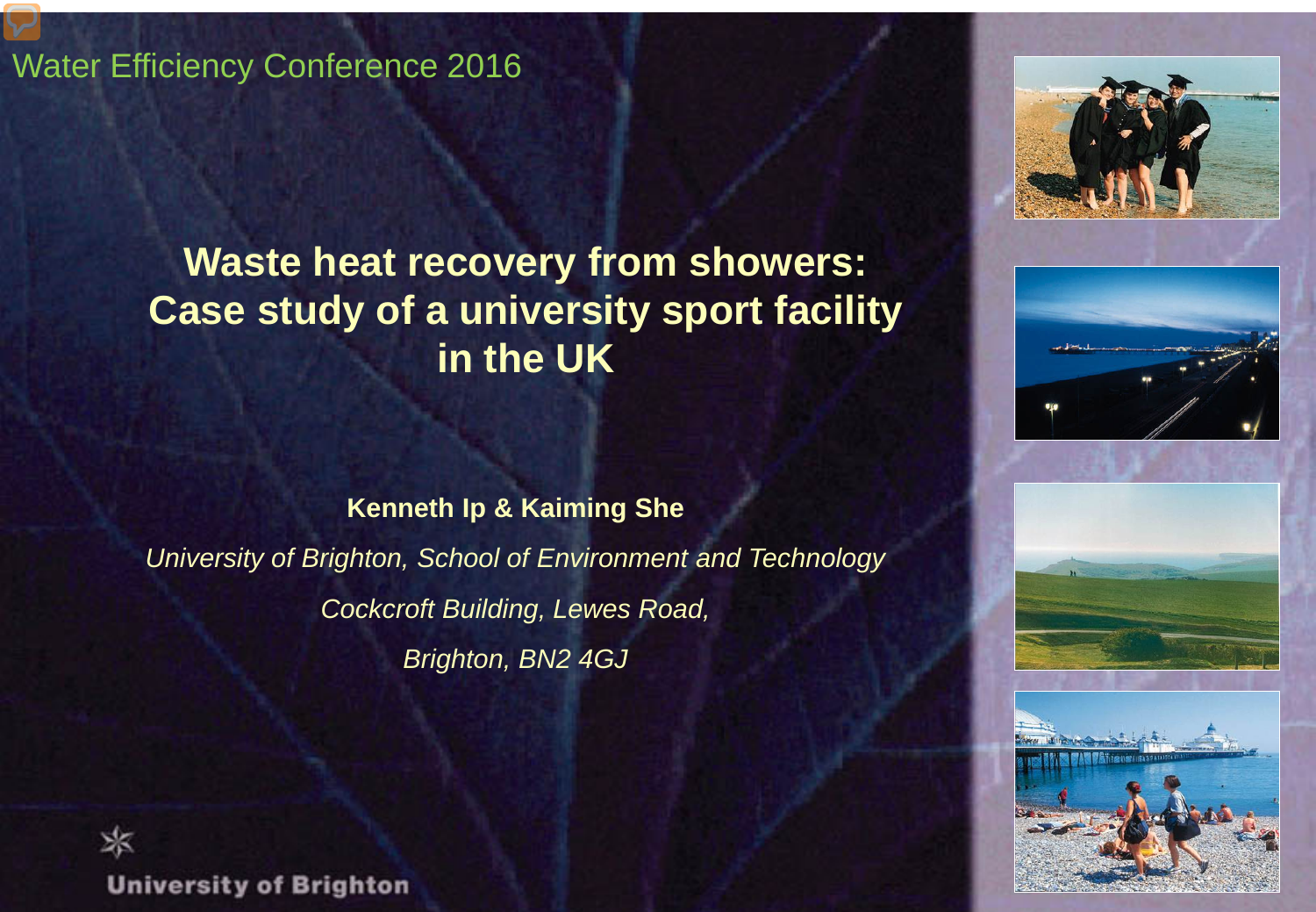#### **Outline**

- Background
- Methodology
- Experimental measurements
- System modelling and evaluation
- Analysis and results
- Conclusions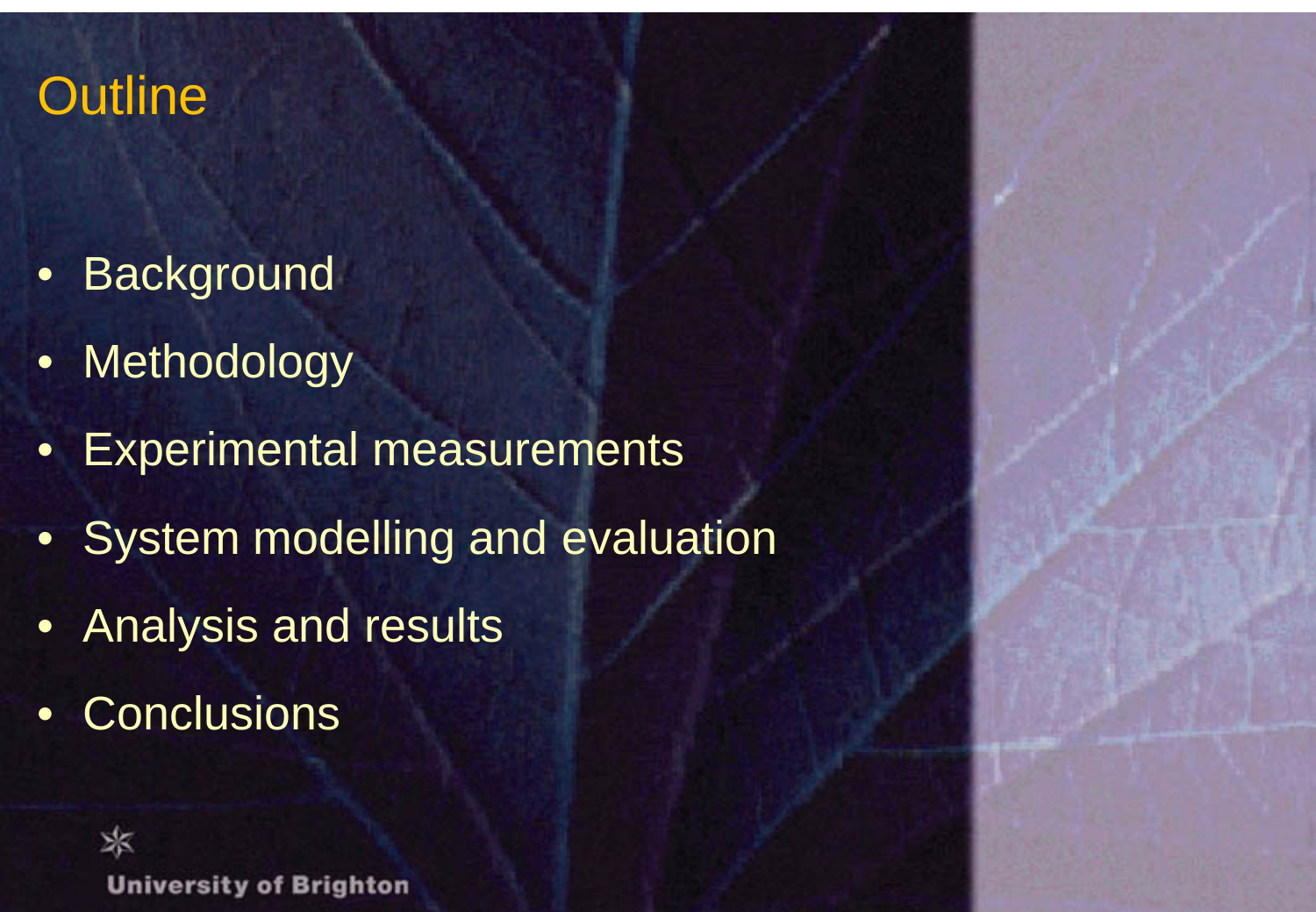### Background – waste heat recovery

- Operating principle is simple
- Claims to be highly effective
- Carbon reduction potential
- SAP accepted



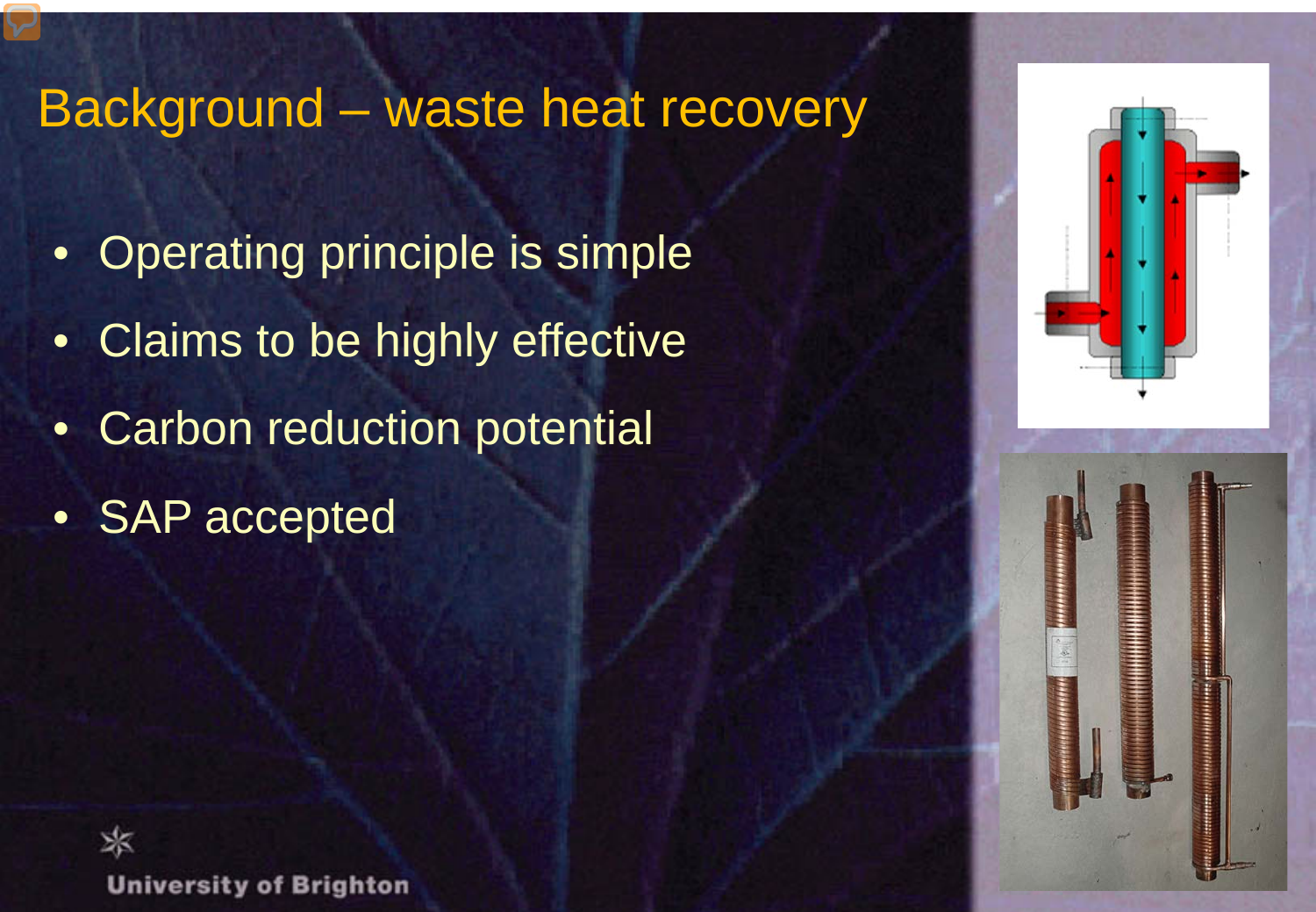#### Falmer Sports Pavilion





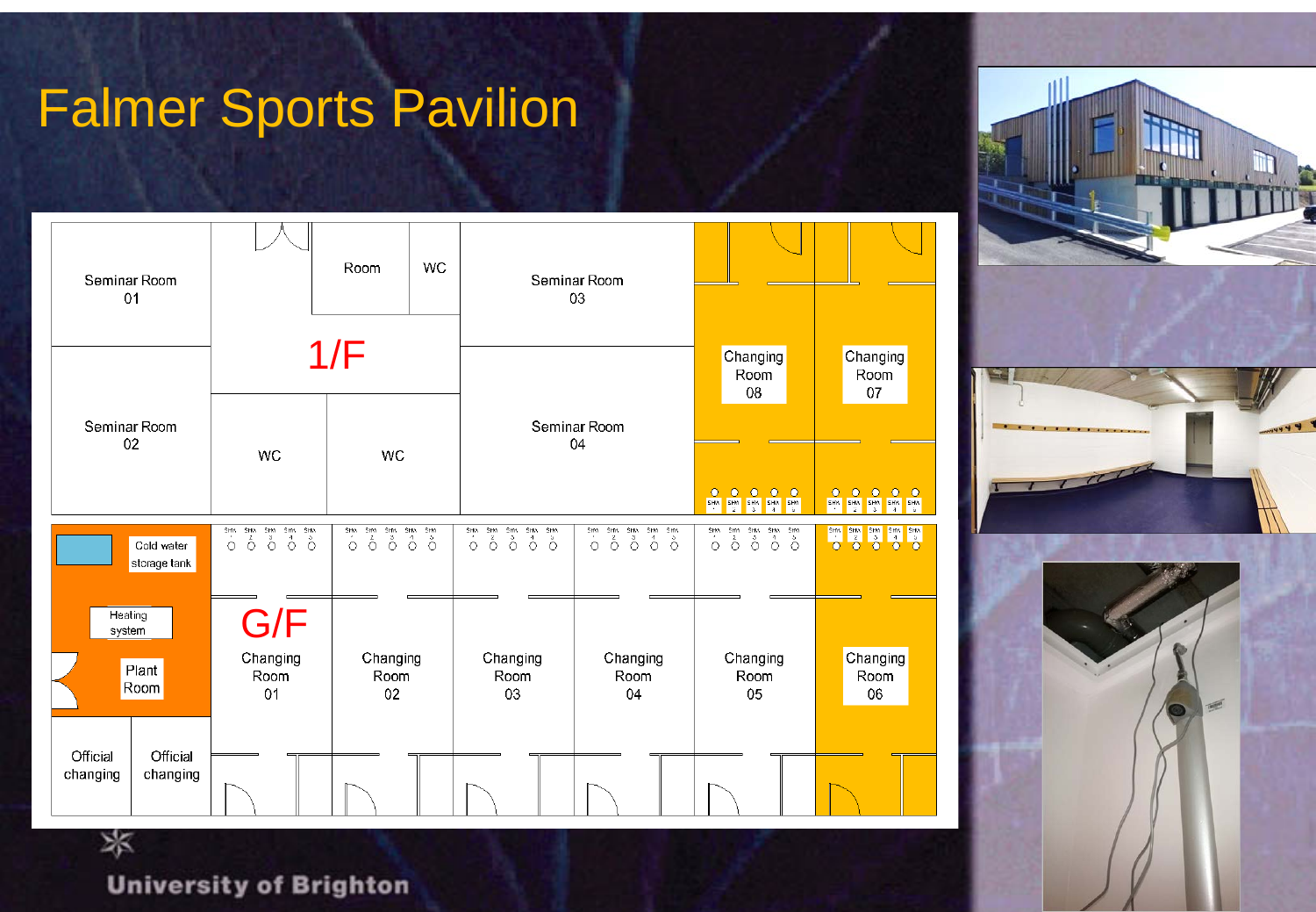## **Methodology**

- Establish heat transfer model
- Identify parameters to measure
- Experimental measurements
- Computer modelling
- Performance evaluation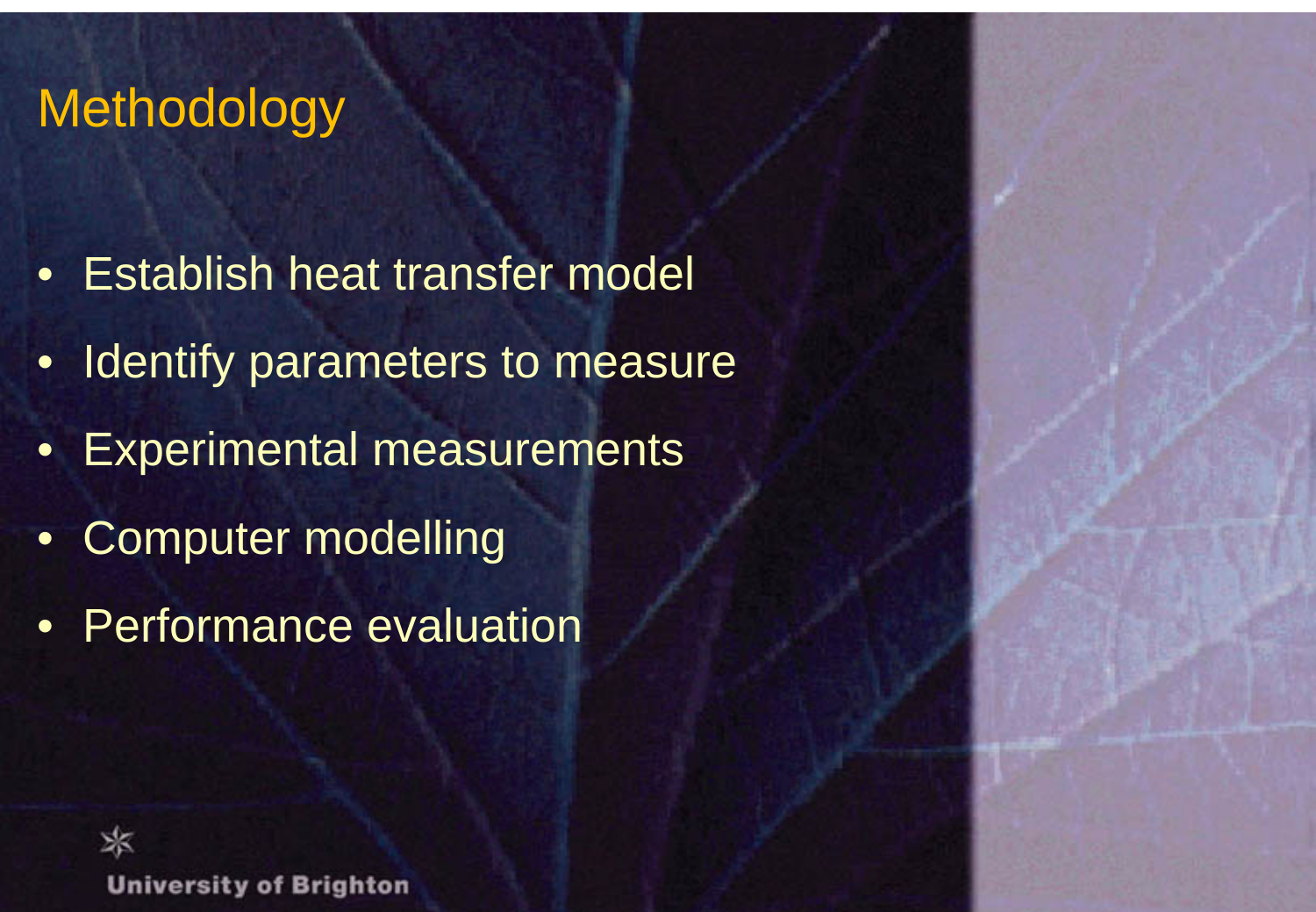## Methodology – heat transfer model (1)

• Effectiveness ε :

$$
\varepsilon = \frac{Q}{\dot{Q}_{max}}
$$
  
\n•  $\dot{Q}_{max} = C_{min} * (T_{h,in} - T_{c,in})$   
\n•  $\dot{Q} = \varepsilon * C_{min} * (T_{h,in} - T_{c,in})$   
\n
$$
C_{min} = \min \begin{cases} \dot{m}_c * c_{p,c} \\ \dot{m}_h * c_{p,h} \end{cases}
$$
  
\n
$$
\frac{C_{min}}{\text{University of Bright}}
$$

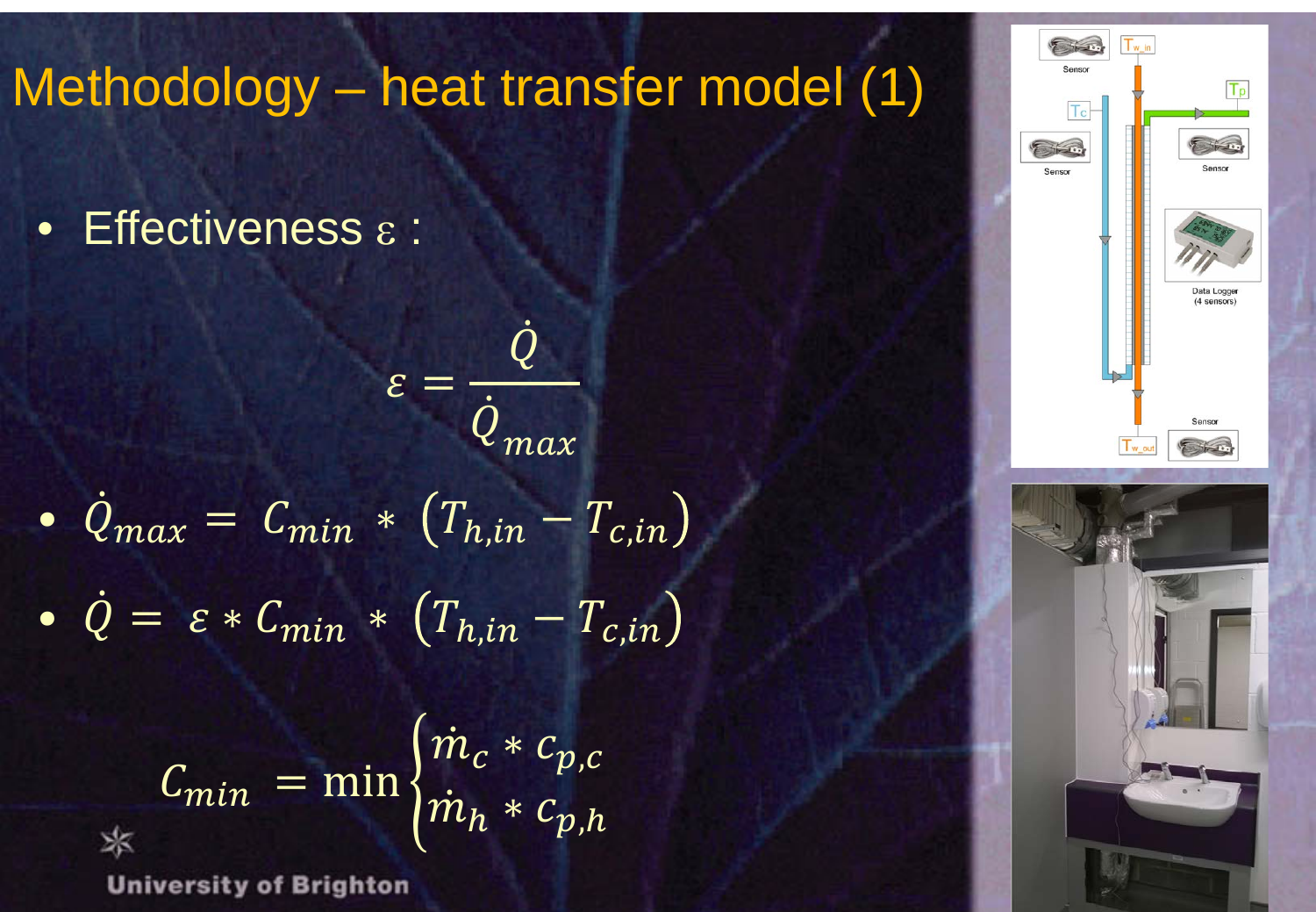### Methodology – heat transfer model (2)

The heat transfer between the hot fluid  $\emph{Q}_{c}$  and the cold fluid  $\overline{Q}_h$  are:

$$
\dot{Q}_c = \dot{m}_c * c_{p,c} * (T_{c,in} - T_{c,out})
$$
  

$$
\dot{Q}_h = \dot{m}_h * c_{p,h} * (T_{h,in} - T_{h,out})
$$

At each shower mixer the following mass and energy balance equations are applied:

 $\dot{m}_w = \dot{m}_h + \dot{m}_c$ 

$$
(\dot{m}_h * T_h) + (\dot{m}_c * T_{p,in}) = (\dot{m}_w * T_{eq})
$$



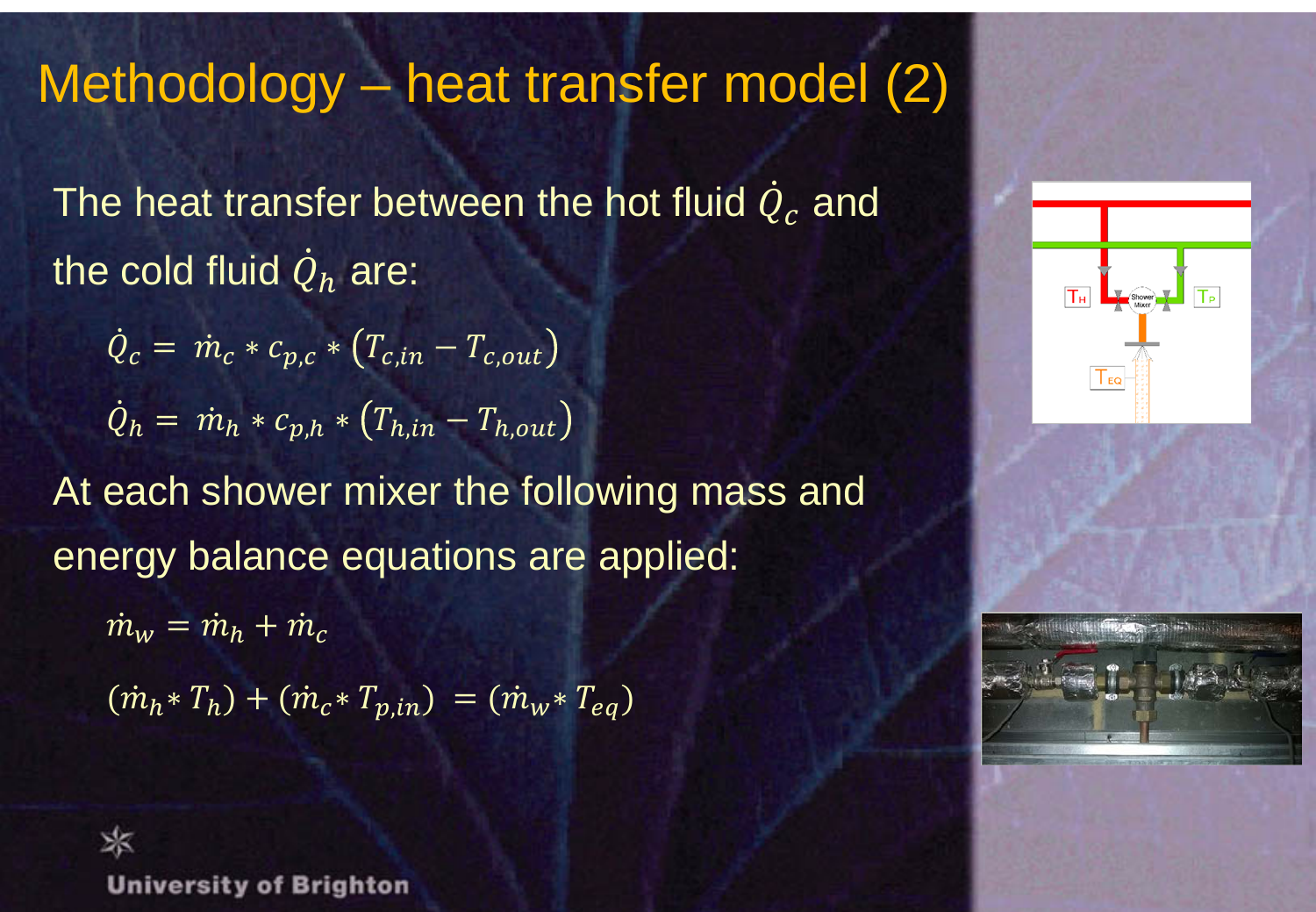## Methodology – parameters to measure

| <b>Parameter</b>                         | <b>Unit</b>     |
|------------------------------------------|-----------------|
| <b>Mixer</b>                             |                 |
| <b>Shower mass water flow rate</b>       | kg/s            |
| <b>Shower water temperature</b>          | $\rm ^{\circ}C$ |
| <b>Hot water temperature</b>             | $\rm ^{\circ}C$ |
| <b>Inlet preheated water temperature</b> | $^{\circ}C$     |
| <b>Heat recovery pipe</b>                |                 |
| Inlet drain water temperature            | $^{\circ}C$     |
| Outlet drain water temperature           | $^{\circ}C$     |
| Inlet preheated water temperature        | $\rm ^{\circ}C$ |
| Outlet preheated water temperature       | $^{\circ}C$     |







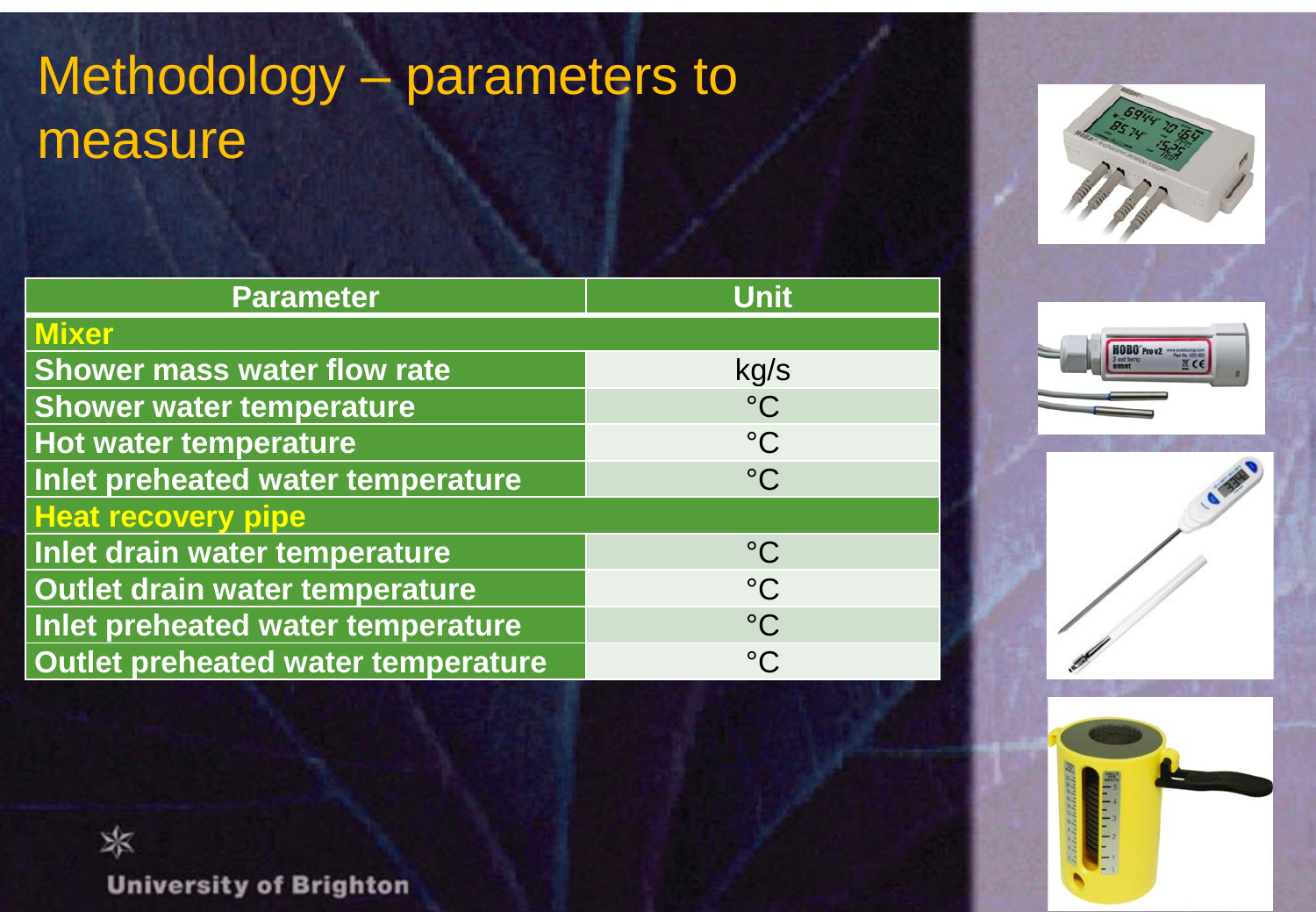

### Experimental measurements

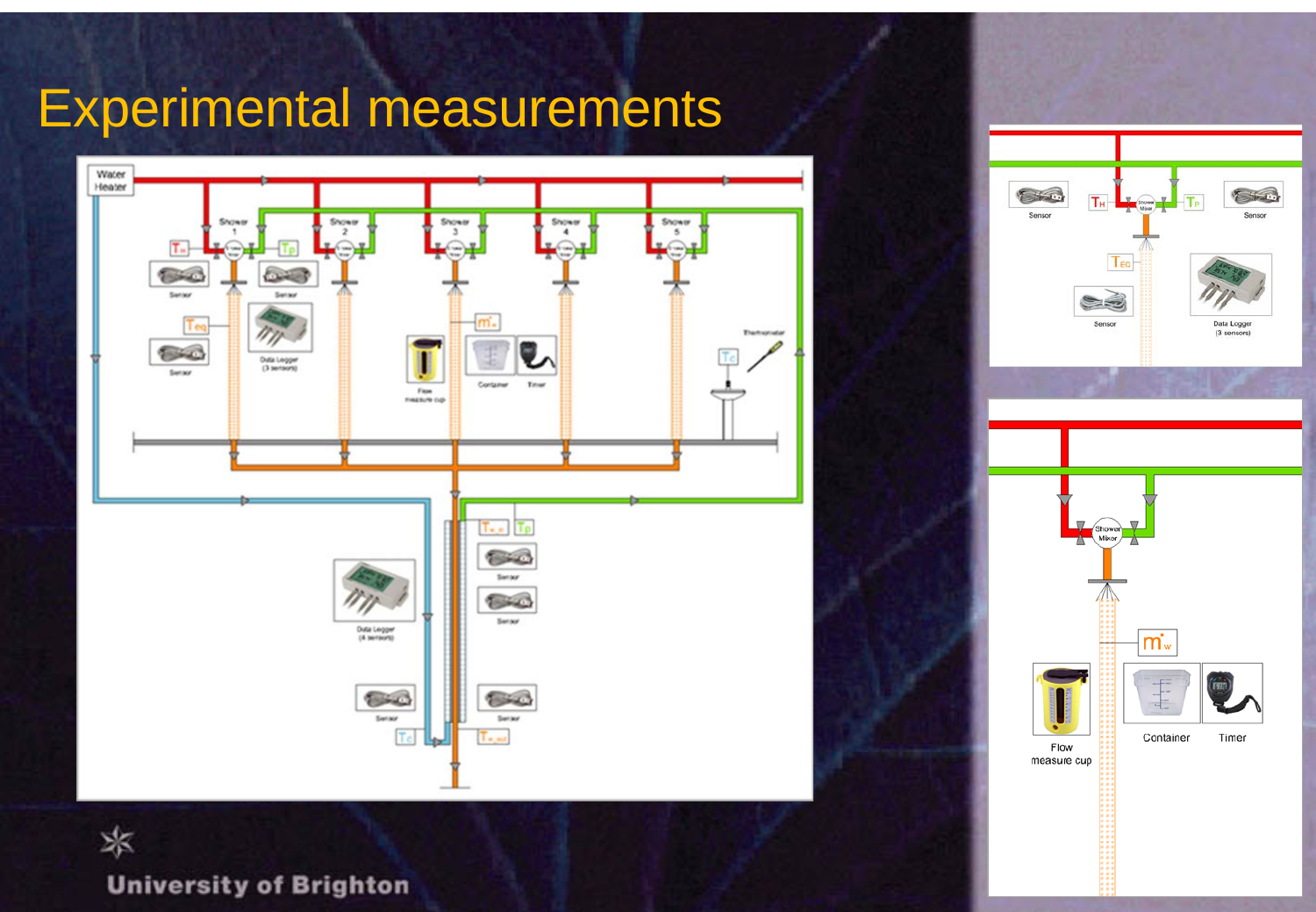#### System simulation - model • Dynamic



system simulation model

• Graphically link the causal relationship between stocks and flow of the set variables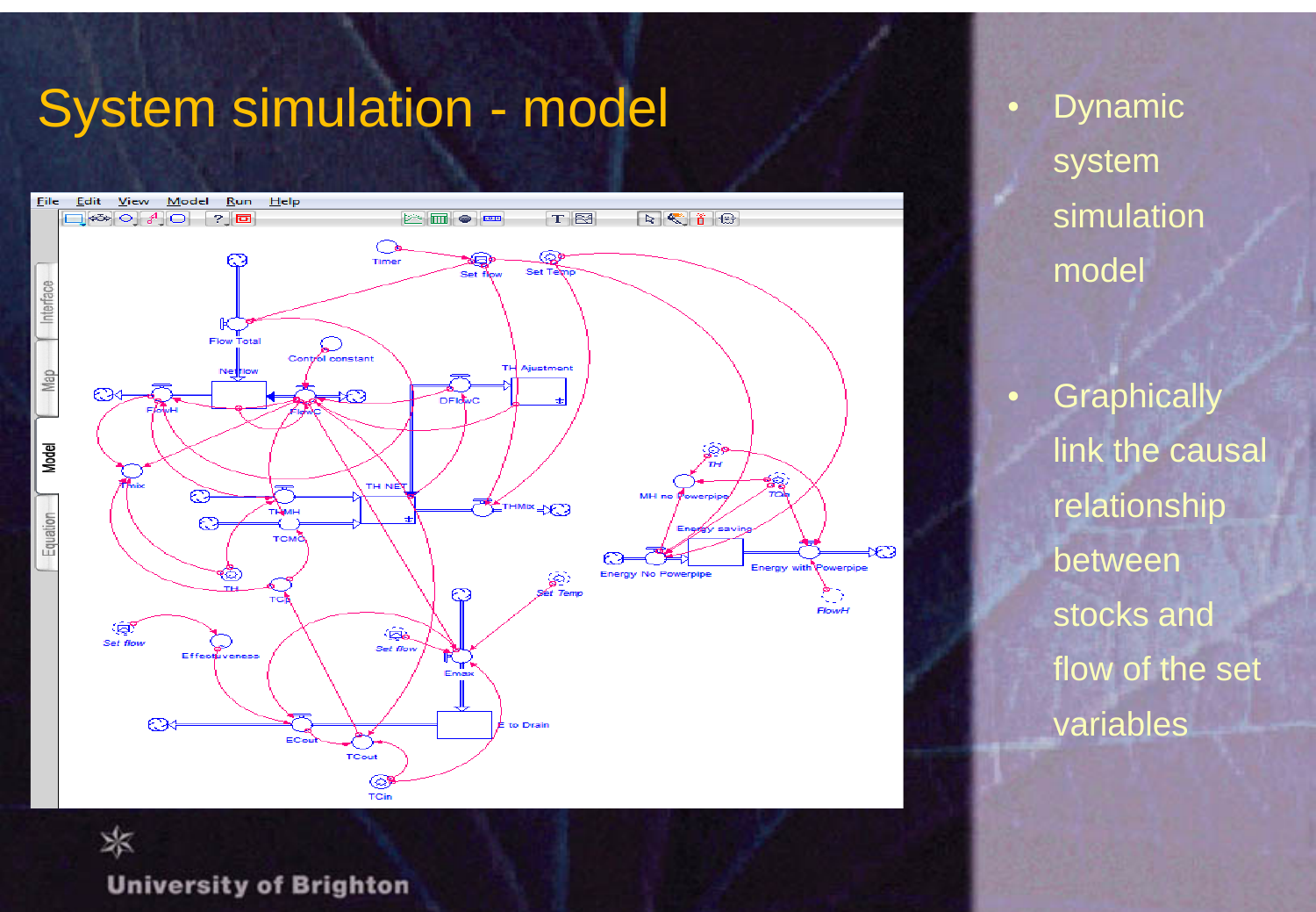

#### System simulation - outputs





₫

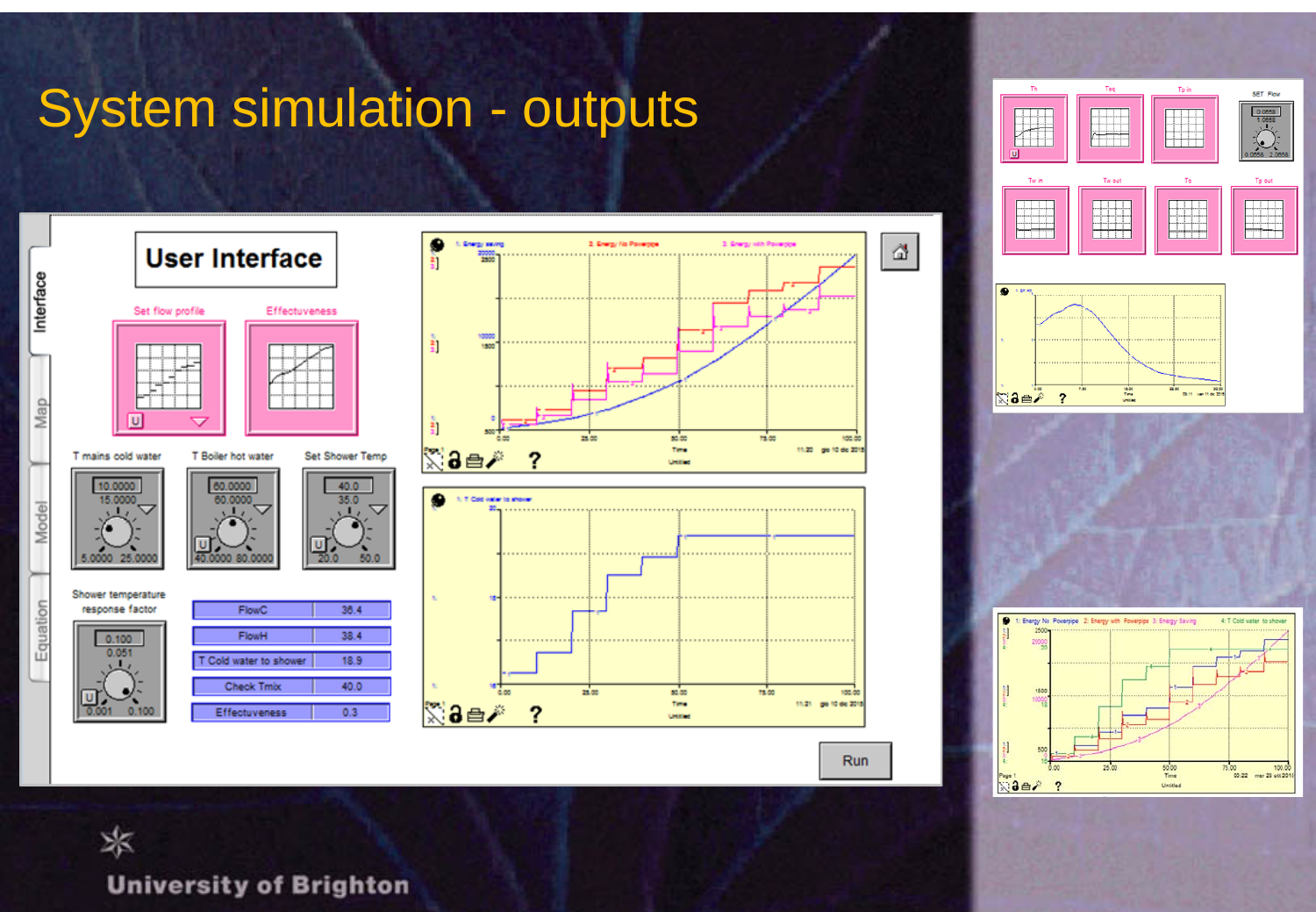## System simulation – Scenarios and user profiles

|                | <b>SCENARIO 1</b>                                            |          |        |        |          |          |  |  |  |  |
|----------------|--------------------------------------------------------------|----------|--------|--------|----------|----------|--|--|--|--|
|                | 2 TEAMS: 1 Football, 1 Rugby (2 Trainings, 1 Match for each) |          |        |        |          |          |  |  |  |  |
|                | w<br>M<br>т<br>F<br>s                                        |          |        |        |          |          |  |  |  |  |
| 1              |                                                              |          |        | $R-10$ |          |          |  |  |  |  |
| $\overline{c}$ |                                                              |          |        | $R-15$ |          |          |  |  |  |  |
| 3              |                                                              |          |        |        |          |          |  |  |  |  |
| 4              |                                                              |          |        |        |          |          |  |  |  |  |
| 5              |                                                              | $R-10$   |        |        |          | $R-15$   |  |  |  |  |
| 6              |                                                              | $R - 15$ |        |        |          | $R - 15$ |  |  |  |  |
| 7              | $F-10$                                                       |          | F--15  |        | $F - 20$ | $R - 15$ |  |  |  |  |
| 8              | $F-15$                                                       |          | $F-10$ |        | $F - 20$ | $R - 15$ |  |  |  |  |

|   |                                                              |          |          | <b>SCENARIO 2</b> |          |          |        |
|---|--------------------------------------------------------------|----------|----------|-------------------|----------|----------|--------|
|   | 3 TEAMS: 2 Football, 1 Rugby (2 Trainings, 1 Match for each) |          |          |                   |          |          |        |
|   | м                                                            | т        | w        |                   | F        |          | s      |
|   |                                                              |          |          | $R-10$            |          |          |        |
| 2 |                                                              |          |          | $R-15$            |          |          |        |
| 3 | $F-15$                                                       |          | $F-15$   |                   |          |          |        |
| 4 | $F-10$                                                       |          | $F-10$   |                   |          |          |        |
| 5 |                                                              | $R-10$   |          |                   |          | $R-15$   | $F-20$ |
| 6 |                                                              | $R - 15$ |          |                   |          | $R - 15$ | $F-20$ |
| 7 | $F-10$                                                       |          | $F - 15$ |                   | $F-20$   | $R - 15$ |        |
| 8 | $F-15$                                                       |          | $F-10$   |                   | $F - 20$ | $R - 15$ |        |

|                                                              | <b>SCENARIO 3</b>          |          |          |          |          |          |          |  |  |  |
|--------------------------------------------------------------|----------------------------|----------|----------|----------|----------|----------|----------|--|--|--|
| 4 TEAMS: 2 Football, 2 Rugby (2 Trainings, 1 Match for each) |                            |          |          |          |          |          |          |  |  |  |
|                                                              | м<br>т<br>w<br>т<br>s<br>s |          |          |          |          |          |          |  |  |  |
| 1                                                            |                            |          |          | $R - 10$ | $R-10$   |          | $R - 15$ |  |  |  |
| 2                                                            |                            |          |          | $R - 15$ | $R - 15$ |          | $R - 15$ |  |  |  |
| 3                                                            | $F-15$                     |          | $F - 15$ |          |          |          | $R - 15$ |  |  |  |
| 4                                                            | $F-10$                     |          | $F-10$   |          |          |          | $R - 15$ |  |  |  |
| 5                                                            |                            | $R - 10$ |          |          |          | $R - 15$ | $F - 20$ |  |  |  |
| 6                                                            |                            | $R - 15$ |          |          |          | $R - 15$ | $F - 20$ |  |  |  |
| $\overline{7}$                                               | $F-10$                     | $R - 15$ | $F - 15$ |          | $F - 20$ | $R - 15$ |          |  |  |  |
| 8                                                            | F--15                      | $R - 10$ | $F-10$   |          | $F - 20$ | $R - 15$ |          |  |  |  |

|   |          |          |          | <b>SCENARIO 4</b> |          |                                                             |       |
|---|----------|----------|----------|-------------------|----------|-------------------------------------------------------------|-------|
|   |          |          |          |                   |          | 6 TEAMS: 3 Football, 3 Rugby (2 Trainings, 1 Match for each |       |
|   | м        | т        | w        | т                 |          | s                                                           | s     |
| 1 |          |          |          | $R - 10$          | $R - 10$ | $R - 15$                                                    | $R-1$ |
| 2 |          |          |          | $R - 15$          | $R - 15$ | $R - 15$                                                    | $R-1$ |
| 3 | $F - 15$ | $R-10$   | $F - 15$ |                   |          | $R - 15$                                                    | $R-1$ |
| 4 | $F-10$   | $R - 15$ | $F-10$   |                   |          | $R - 15$                                                    | R     |
| 5 | $F - 15$ | $R - 10$ | $F - 15$ |                   | $F - 20$ | $R - 15$                                                    | $F-2$ |
| 6 | $F-10$   | $R - 15$ | $F-10$   |                   | $F - 20$ | $R - 15$                                                    | $F-2$ |
| 7 | $F-10$   | $R - 15$ | $F - 15$ | $R - 10$          | $F - 20$ | $R - 15$                                                    |       |
| 8 | F-15     | $R - 10$ | $F-10$   | $R - 15$          | $F - 20$ | $R - 15$                                                    |       |





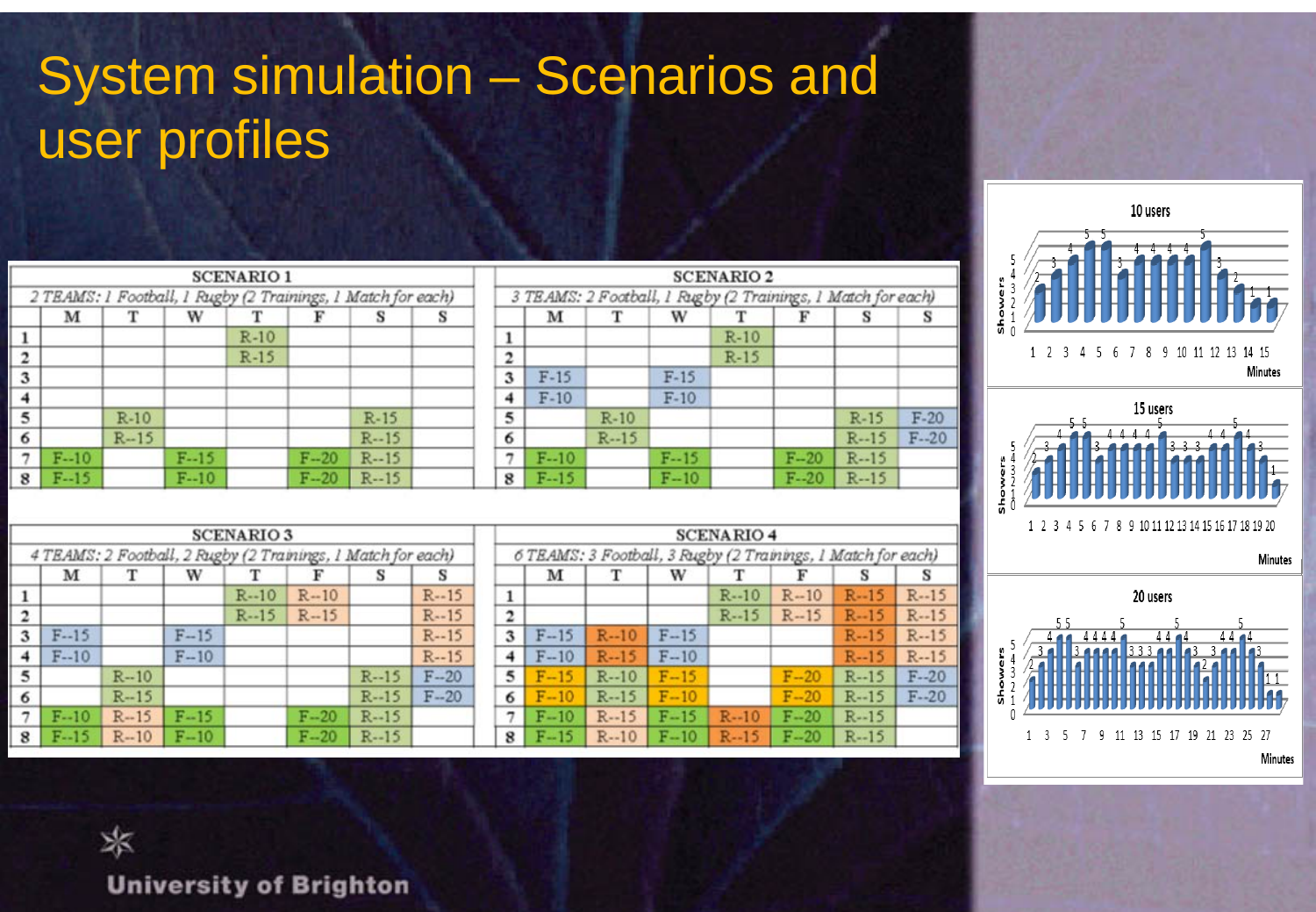## Results - measurements

| <b>Parameter</b>                             | <b>Symbol</b>              | <b>Value</b> | <b>Unit</b>     |
|----------------------------------------------|----------------------------|--------------|-----------------|
| No of showers running                        |                            | 3            | --              |
| <b>Shower water flow rate</b>                | $\dot{m}_w$                | 0.2          | kg/s            |
| <b>Hot water flow rate</b>                   | $\dot{m}_h$                | 0.11         | kg/s            |
| <b>Preheated water flow rate</b>             | $\dot{m}_{\rm p}$          | 0.085        | kg/s            |
| <b>Shower water temperature</b>              | $T_{eq}$                   | 31.6         | $\rm ^{\circ}C$ |
| <b>Hot water temperature</b>                 | T <sub>h</sub>             | 50.6         | $\rm ^{\circ}C$ |
| <b>Inlet preheated water</b><br>temperature  | $T_{p\_in}$                | 17.4         | $\rm ^{\circ}C$ |
| <b>Inlet Drain water temperature</b>         | $T_{w}$ in                 | 25.6         | $^{\circ}C$     |
| <b>Outlet Drain water temperature</b>        | $T_{\text{w} \text{ out}}$ | 16.9         | $^{\circ}C$     |
| Inlet cold water temperature                 | $T_{c,in}$                 | 10.4         | $^{\circ}C$     |
| <b>Outlet preheated water</b><br>temperature | $I_{\text{p} \text{ out}}$ | 20.3         | kW              |
| <b>Effectiveness</b>                         | $\epsilon$                 | 0.65         |                 |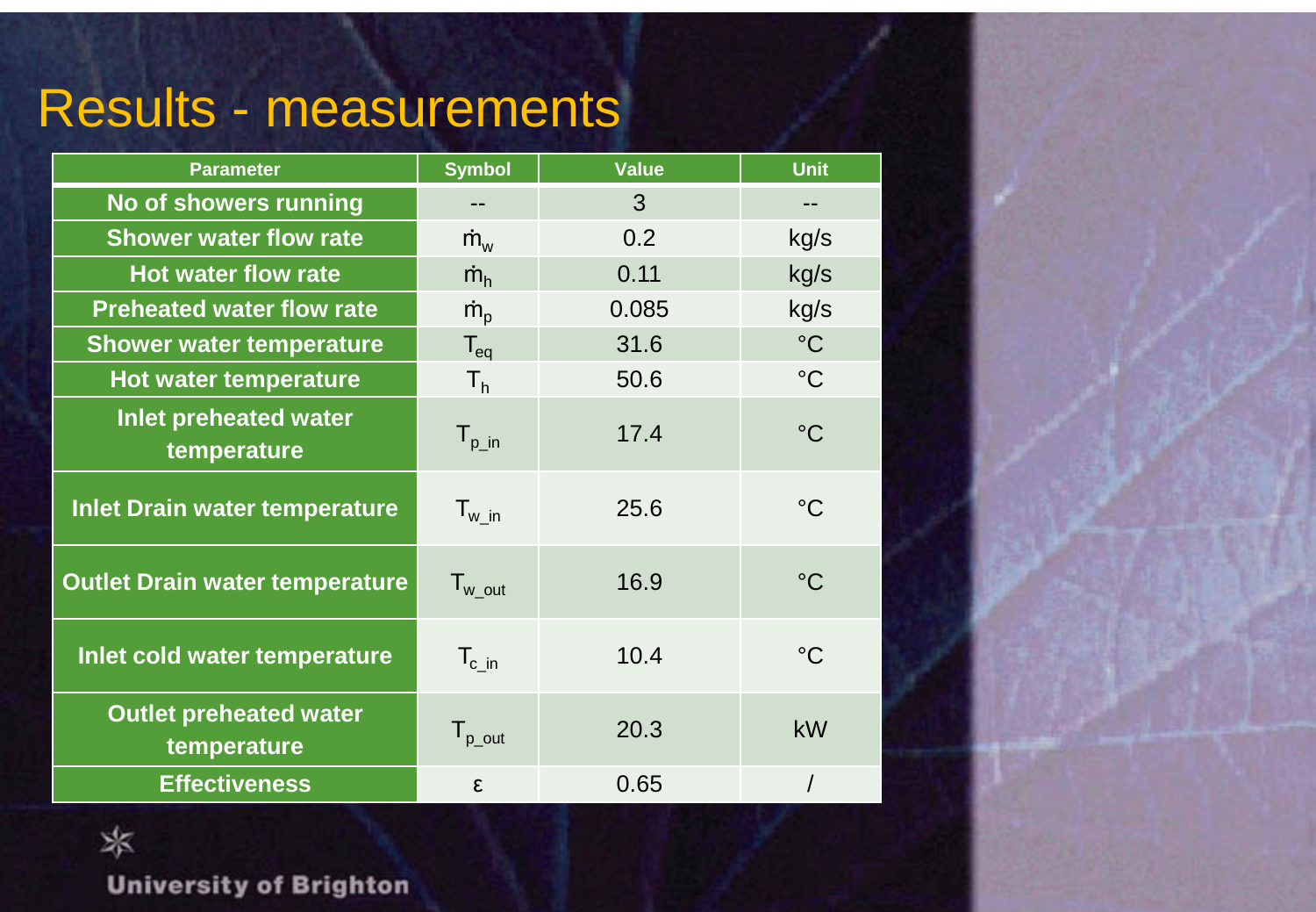## Results – weekly savings

|                   |                        |                           |                | <b>Energy Recovered</b> |                 |  |  |
|-------------------|------------------------|---------------------------|----------------|-------------------------|-----------------|--|--|
|                   | <b>User</b><br>profile | No. of<br><b>sessions</b> | Per<br>session | Weekly                  | Weekly<br>total |  |  |
|                   |                        |                           | kWh            | kWh                     | kWh             |  |  |
|                   | $\overline{1}$         | $\overline{4}$            | 1.99           | 7.96                    |                 |  |  |
| <b>Scenario 1</b> | 2                      | 8                         | 2.99           | 23.88                   | 39.80           |  |  |
|                   | 3                      | $\overline{2}$            | 3.98           | 7.96                    |                 |  |  |
|                   | 1                      | 6                         | 1.99           | 11.94                   |                 |  |  |
| <b>Scenario 2</b> | $\overline{2}$         | 10                        | 2.99           | 29.85                   | 57.71           |  |  |
|                   | 3                      | $\overline{4}$            | 3.98           | 15.92                   |                 |  |  |
|                   | $\overline{1}$         | 8                         | 1.99           | 15.92                   |                 |  |  |
| <b>Scenario 3</b> | $\overline{2}$         | 16                        | 2.99           | 47.76                   | 79.60           |  |  |
|                   | 3                      | $\overline{4}$            | 3.98           | 15.92                   |                 |  |  |
|                   | 1                      | 12                        | 1.99           | 23.88                   |                 |  |  |
| <b>Scenario 4</b> | 2                      | 24                        | 2.99           | 71.64                   | 119.40          |  |  |
|                   | 3                      | 6                         | 3.98           | 23.88                   |                 |  |  |

☀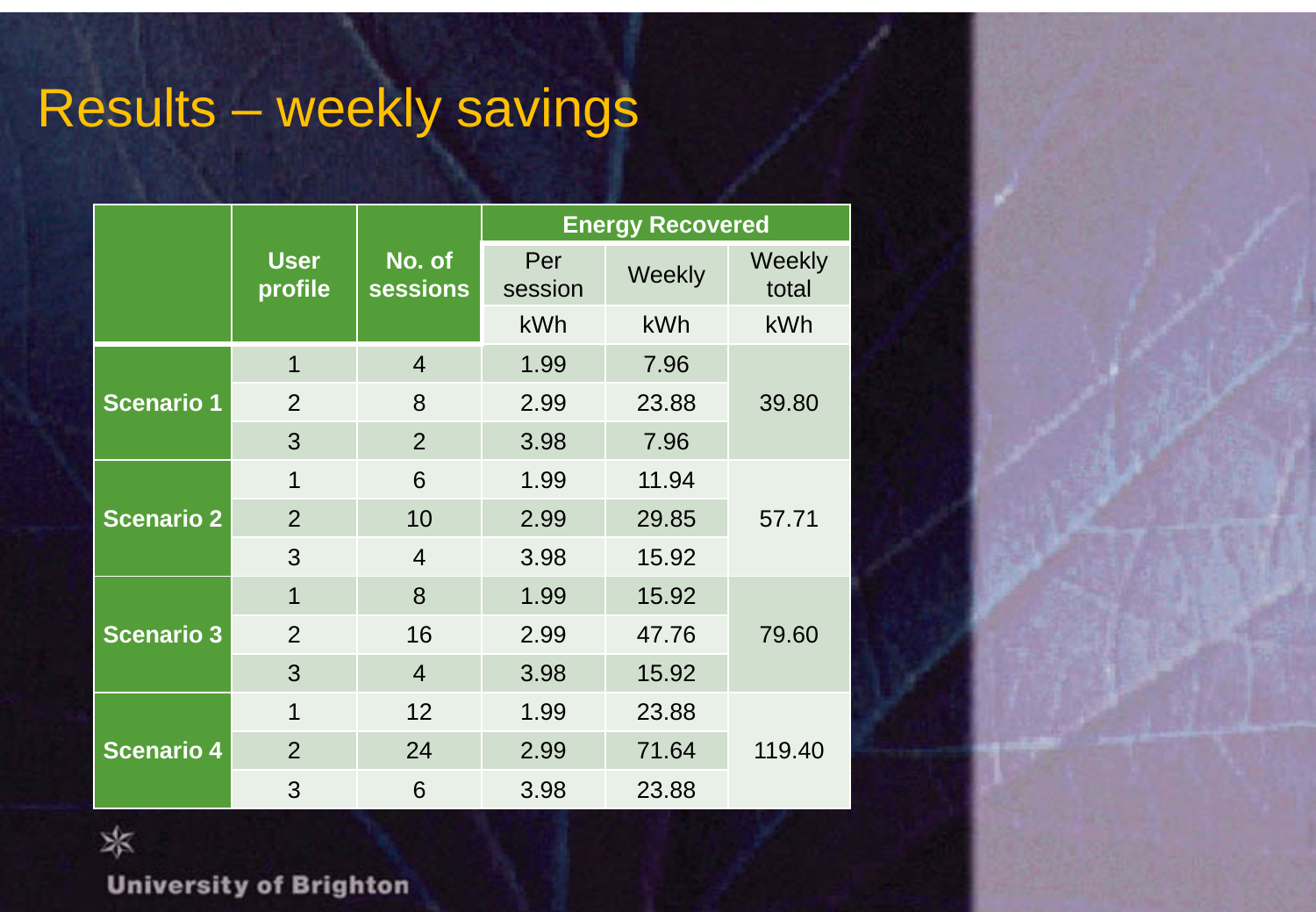# Results - payback

|                                                 |      | <b>Scenario</b> |         |         |                |  |  |
|-------------------------------------------------|------|-----------------|---------|---------|----------------|--|--|
|                                                 | Unit | 1               | 2       | 3       | $\overline{4}$ |  |  |
| <b>Annual savings @40 weeks</b>                 | kWh  | 1592.00         | 2308.40 | 3184.00 | 4776.00        |  |  |
| Fuel cost (gas<br>@£0.0166/kWh)                 | £    | 26.43           | 38.32   | 52.85   | 79.28          |  |  |
| Pay back @£960/unit                             | Year | 36.33           | 25.05   | 18.16   | 12.11          |  |  |
| Pay back 1 unit for 2 shower<br>rooms           | Year | 18.16           | 12.53   | 9.08    | 6.05           |  |  |
| <b>Cost for return in investment</b><br>5 years | £    | 827.86          | 768.40  | 695.73  | 563.59         |  |  |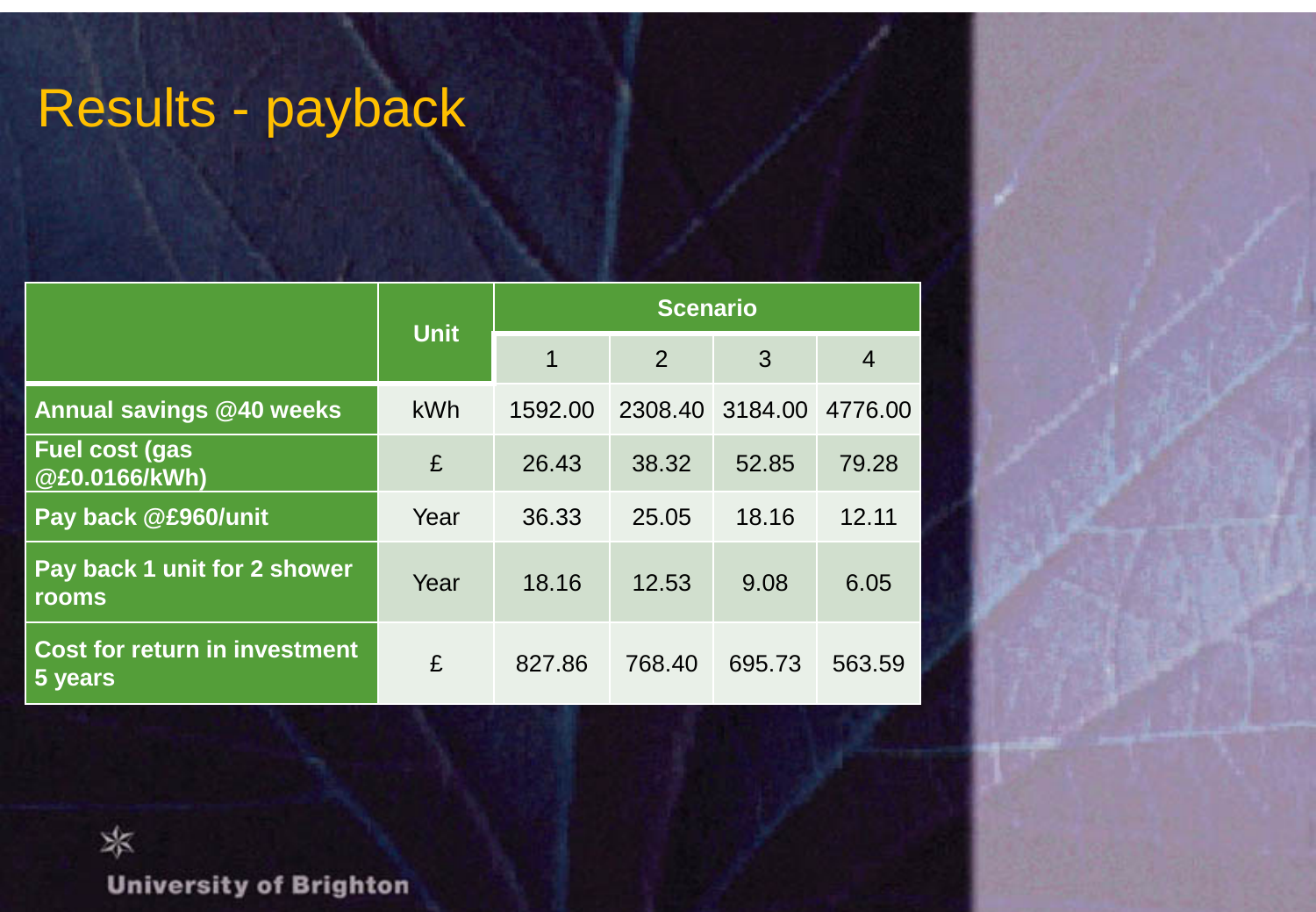#### **Conclusions**

- Low water flow shower heads significantly reduced the expected energy savings
- Long payback despite operating under favourable user profiles and scenarios
- More effective to reduce the number of heat exchangers
- Dynamic heat transfer data are needed for more accurate performance prediction
- Modelling can help to optimise the design and to predict the life cycle environmental performance
- Long durability and low maintenance still makes this kind of device an attractive low carbon option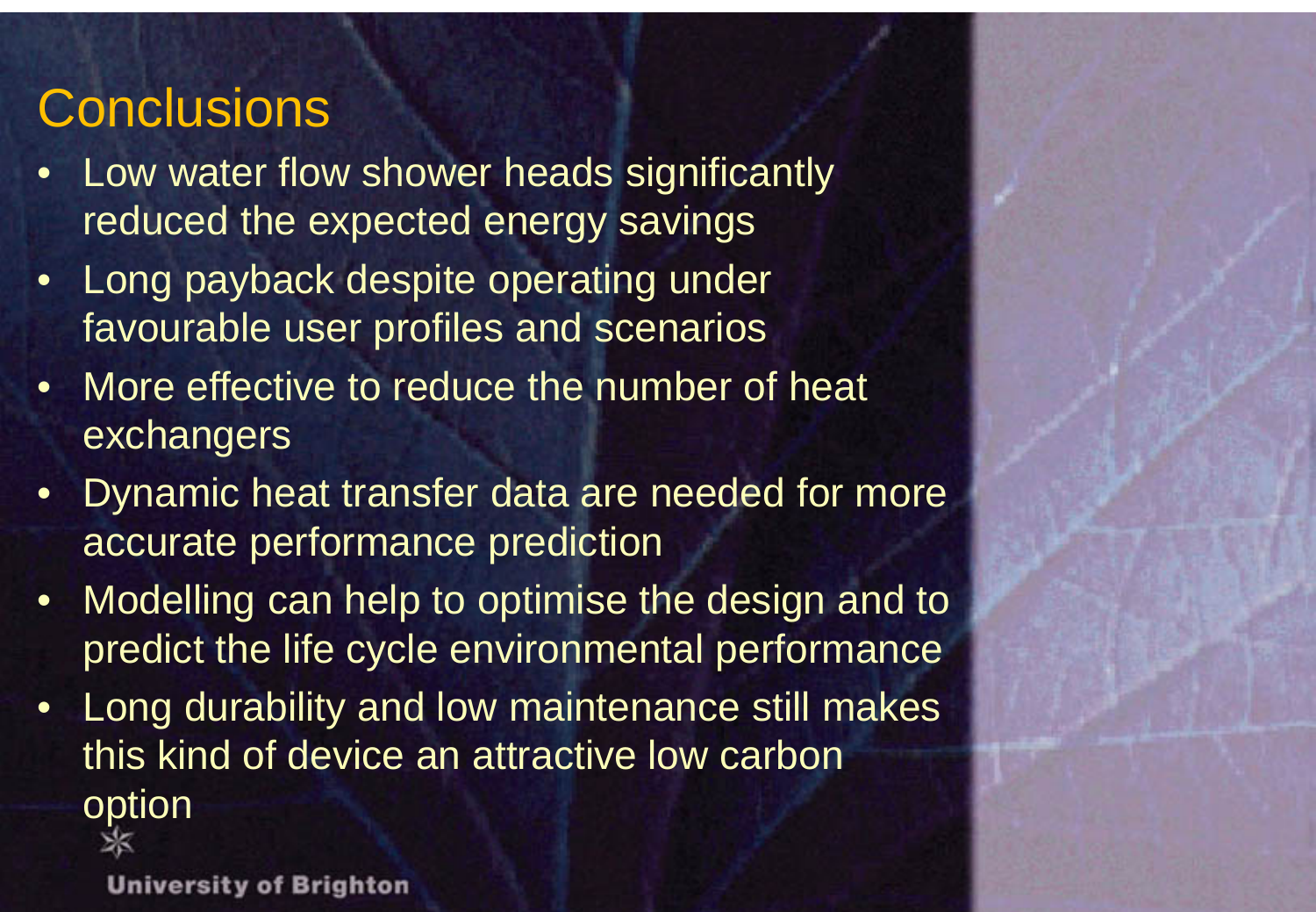#### Further and on-going work

- Life cycle cost assessment
- Life cycle environmental impact assessment
- Develop application for system evaluation in new and refurbishment projects